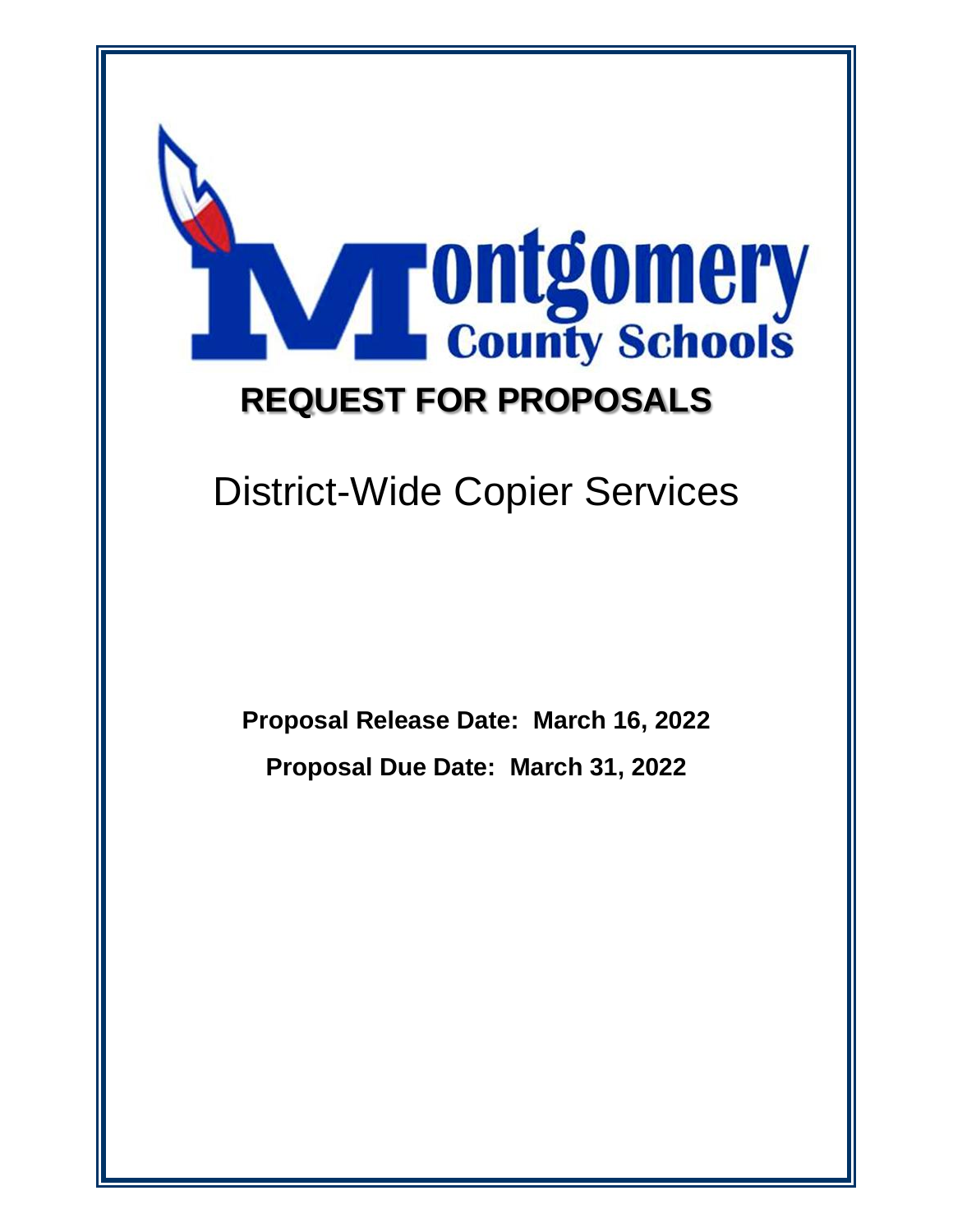# **INTRODUCTION**

Montgomery County Schools is a PreK-12 school district located approximately 30 miles east of Lexington, KY. We serve approximately 4,600 students with a staff of 700 employees. The District includes four elementary schools, a middle school, a high school, an alternative school, and one KECSAC school. In addition, copier services are needed at our central office, maintenance building, school nutrition, curriculum, technology and transportation departments.

We have been involved in a copier contract for the past four years; this contract is due to expire June 30, 2022. We are interested in continuing a district-wide copier lease on a fiscal year schedule.

# **STATEMENT OF PURPOSE**

The purpose of this document is to solicit proposals for supplying networked copiers to all buildings in the Montgomery County School District.

Interested vendors should submit a formal proposal from their organization which addresses the costs for the procurement, implementation, and maintenance of copiers.

# **GENERAL PROPOSAL INSTRUCTIONS AND CONDITIONS**

### **Acceptance of Proposal**

Proposals will be received to the attention of Amy Kratzer, Executive Administrative Assistant, 3400 Indian Mound Drive, Mt. Sterling, KY 40353, until 2:00 p.m., Thursday, March 31, 2022. Proposals shall be submitted in a sealed envelope clearly marked "District Copier Service Bid." An officer of the firm who is authorized to legally bind the firm must sign the bid form.

All proposals which are in order and properly signed shall be opened and reviewed. No immediate decisions shall be rendered concerning the submitted proposals.

All responses may be rejected at the discretion of the Montgomery County Schools. The Montgomery County Schools reserves the right to choose the response that best suits the District's needs. This RFP in no way constitutes a contract or commitment to purchase or lease. If all responses are rejected, the Montgomery County Schools reserves the right to publish an RFP at a later date or enter into a contract recognized by the Kentucky Department of Education.

All proposals shall be effective for ninety (90) days from date of opening unless otherwise specified in special conditions of bidding, and no bid may be withdrawn prior to that time.

Upon termination or non-renewal of any lease agreement or contract, vendor will remove their machines from the property controlled by the Montgomery County Board of Education within 14 business days. The removal must include the destruction of any and all Montgomery County Schools' confidential data stored on the machines. There shall be no return or shipping fees assessed or paid by the Montgomery County Board of Education.

Please provide 3 local references (name of reference and point of contact) of those you presently serve that are utilizing similar networked multifunction equipment being proposed. The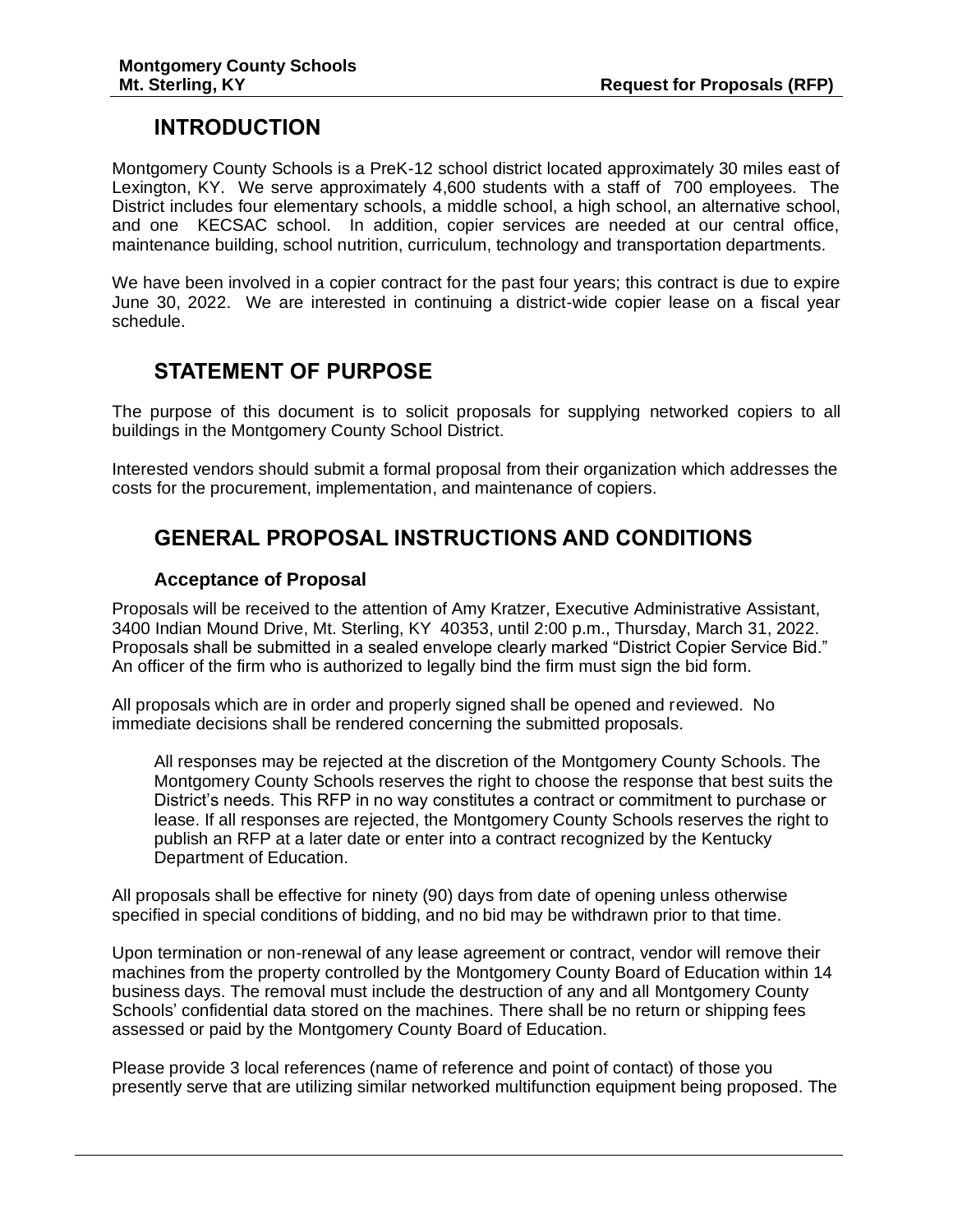references should be from customers of like service size and needs. References from educational institutions are highly preferred but not required.

At the end of the contract, all equipment must be picked up by vendor at no cost to the Montgomery County Board of Education.

All equipment must be 100% new and not used, remanufactured, or newly remanufactured.

Bidders must provide assurance for on-site response time to all locations in the district.

The vendor will be responsible for providing an assigned factory trained service technician, along with an assigned back up service technician.

All equipment must maintain a 95% quarterly uptime performance. Awarded vendor will be responsible for providing documentation to the district reflecting this requirement is being maintained. Up-time is defined as the percentage of time the machine is on-site, operating according to specifications and fully available for use by the customer during the hours of 8:00 a.m. to 5:00 p.m. Monday through Friday. It does not include time that the machine is not operational because of a key operator's failure to clear simple misfeeds or to load normal supplies such as toner or paper.

Vendor shall provide assurance when a qualified technician will arrive on-site with adequate tools, parts and equipment to perform most anticipated repairs.

Vendors will provide the district details on how service calls are placed or what options are available, what geographic territory the technician assigned to Montgomery County Schools covers, the process for replacement of equipment that cannot be repaired, emergency calls and parts and network requirements.

Loaner equipment must be made available should equipment be down for more than 12 business hours. If equipment is continually having service problems, vendor must exchange equipment, at its expense for a like-type device.

Vendor must guarantee absolute customer satisfaction or replace the machine upon customer's written request, based upon a minimum 95% quarterly uptime performance. Vendor is to include a copy of their written customer satisfaction guarantee.

Vendor should provide software which will capture monthly meter readings on each multifunction device unit in such a way that no end-user intervention is required. In addition, software must have the ability to print reports to show volume, by machine, distinguishing between print and copy, on a daily, monthly, annual basis (fleet management report). Vendor will work with school system and using these reports will help identify over/under utilized assets. A sample of vendor's fleet management report must be included with bid response.

Vendor should offer remote web support to the desktop to provide end-user assistance with printing problems and to allow remote troubleshooting of machine or print problems via the internet.

Monthly billing is required. The invoices should be separated, showing equipment lease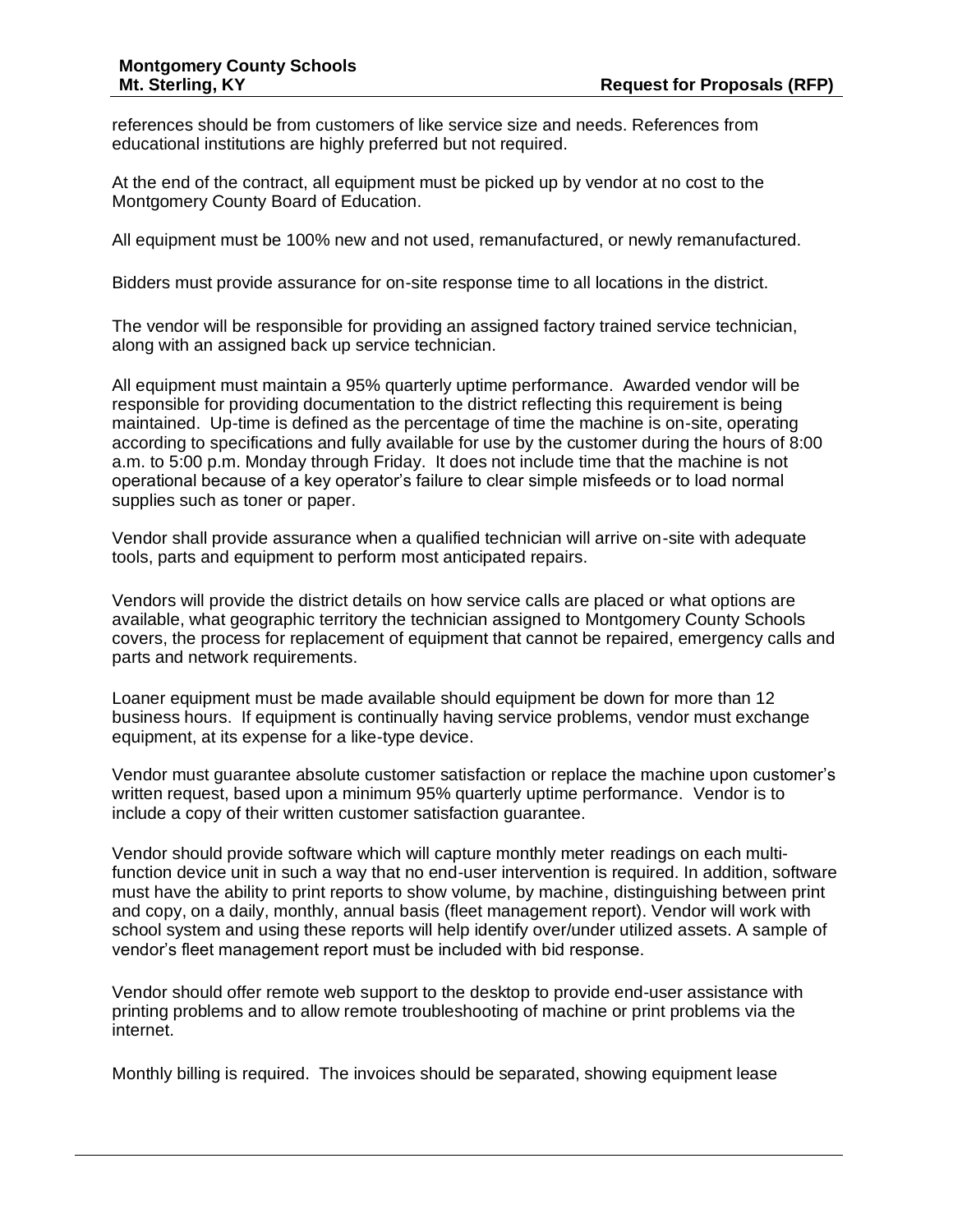charges and usage charges per device or designated account code , per location.

Bidders understand that the Board of Education must approve bills prior to payment - a process that sometimes results in payments extending past 30 days of invoice date. No late charges will be allowed.

Vendors will provide detailed explanation of the process for ordering and shipping supplies required for quoted equipment.

Provide a detailed plan for installation, training and network support. Installation, delivery, and set-up of equipment will be provided at no additional cost.

Devices that include a standard user interface, functionality and driver support are required. Training will be provided to each school staff on proper use of equipment at no additional cost throughout term of agreement. Training will be provided by awarded company through a dedicated and responsible trainer.

It is to be understood that the contractor, if awarded an order or contract, agrees to protect, defend and save harmless the Board of Education from any suits or demands for payment that may be brought against it for the use of any patented material, process, article or device that may enter into the manufacture, construction of or form a part of the work covered by either order or contract. Contractor further agrees to indemnify and save harmless the Board of Education from suits or actions of every nature and description brought against it for or on account of any injuries or damages received or sustained by any party or parties by or for any of the acts of the contractors, his servants, or agents.

### **Model procurement regulations**

The Model Procurement Regulations adopted by the Board of Education shall be deemed incorporated by reference in these specifications as though fully quoted herein. In the event of any conflict between this invitation for proposal and the Model Procurement Regulations, the Regulations shall control.

### **Performance bond**

The Board of Education reserves the right to determine the ability of any bidder to perform the work and any bidder shall, upon request, furnish such information as may be necessary to determine such ability, including performance bond, if requested.

### **Penalties**

In case of default by the vendor, the Board of Education may procure the articles or services from other sources and may deduct from any unpaid balance due the vendor the amount of the excess costs so paid, and the price paid shall be considered the prevailing market price at the time such purchase is made.

#### **Taxes**

Federal excise taxes or Kentucky state sales and use taxes are not applicable to any purchase made for the Montgomery County Schools. Purchase exemption certificates will be furnished as required.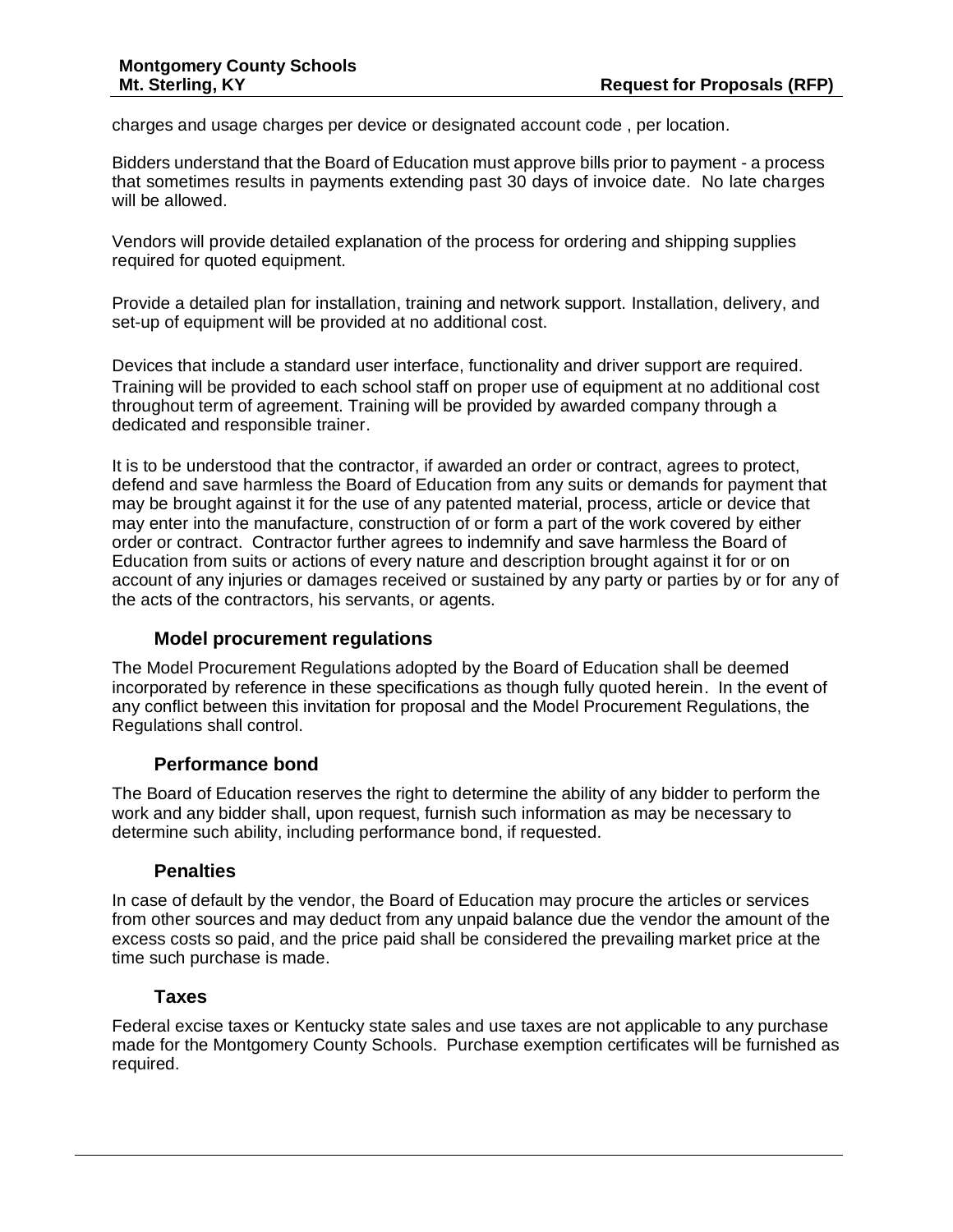#### **Non-discrimination**

During the performance of this Contract, the Seller agrees as follows:

- 1. The Seller shall not discriminate against any employee, applicant, or subcontractor because of age, color, creed, handicap condition, marital or parental status, national origin, race, sex, veteran status, or political opinion or affiliation. The Seller shall take affirmative action to ensure that applicants are employed without regard to their age, color, creed, handicap condition, marital or parental status, national origin, race, sex, veteran status, or political opinion or affiliation. Such action shall include, although not limited to the following: employment, upgrading, demotion or transfer; recruitment or recruitment advertising; layoff or termination; rates of pay or other forms of compensation; and selection for training, including apprenticeship. The Seller agrees to post in conspicuous place notices setting forth the provisions of the Equal Opportunity clause.
- 2. The Seller shall in all solicitations and/or advertisements for employees placed by or on behalf of the Seller, state that all qualified applications shall receive consideration for employment with regard to age, color, creed, handicap condition, marital or parental status, national origin, race, sex, veteran status, or political opinion or affiliation.
- 3. The Seller shall cause any subcontractor engaged to perform any services required by this Contract to include this Equal Opportunity clause in all solicitations, advertisements and employment practices it shall perform.

#### **RFP Questions**

Our objective is to ensure that we provide you with all of the information you need in order for you to provide the most complete response to this RFP as possible. As such, we welcome any and all questions which you might have. Questions or requests for clarification must be emailed to: [amy.kratzer@montgomery.kyschools.us.](mailto:amy.kratzer@montgomery.kyschools.us) These questions and the answers to the questions will be distributed to all parties participating in the RFP process. Phone discussions will not be permitted so as to provide the same information for all vendors.

#### **Important Dates**

|  | <b>Date</b> | <b>Action</b> |
|--|-------------|---------------|
|--|-------------|---------------|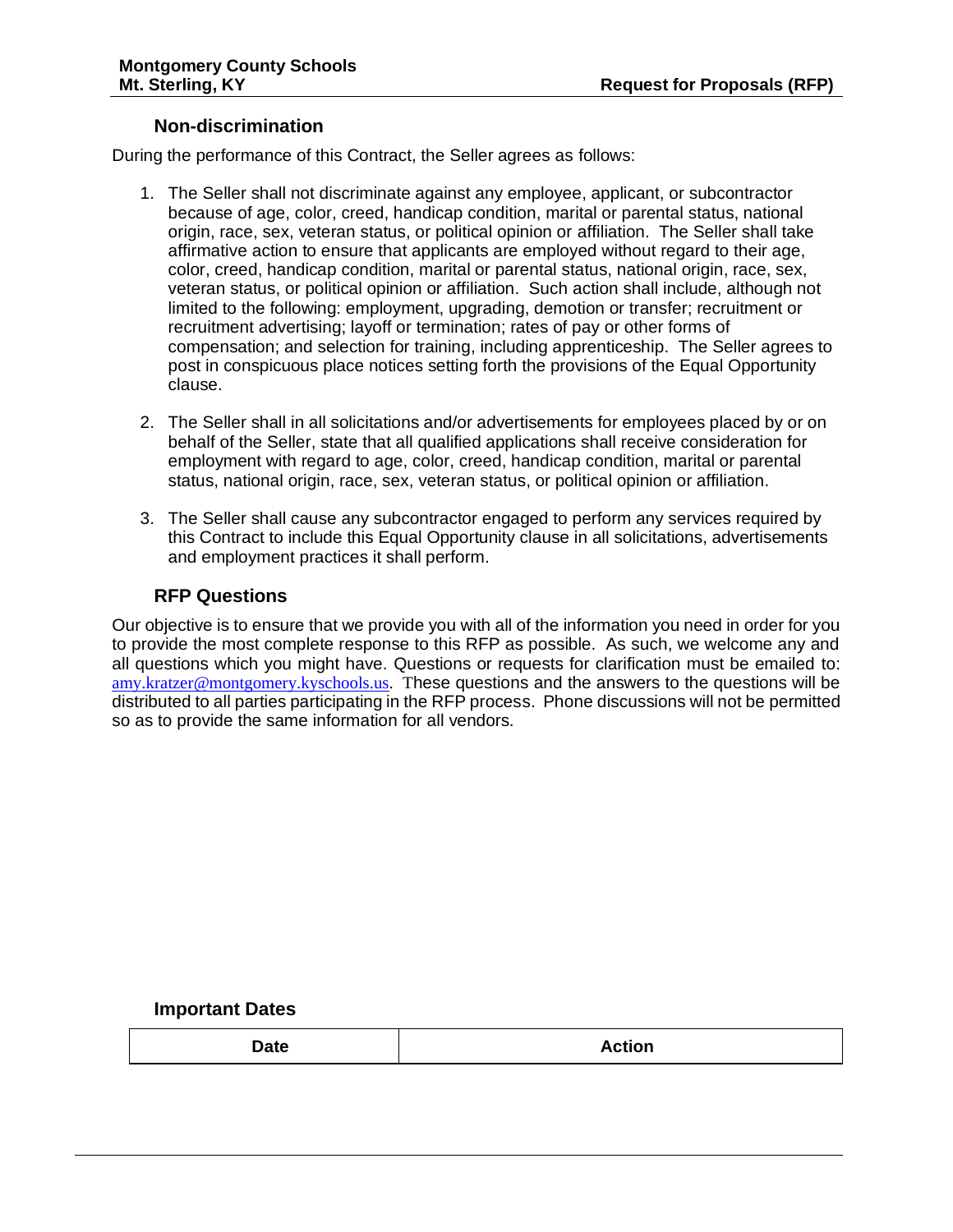| 10am EST, March 16, 2022                                                             | RFP is made available through email/website/local<br>newspaper.                                                                                                                                                                               |  |  |  |  |  |
|--------------------------------------------------------------------------------------|-----------------------------------------------------------------------------------------------------------------------------------------------------------------------------------------------------------------------------------------------|--|--|--|--|--|
| 10am EST, March 16, 2022                                                             | Vendors may begin submitting questions through<br>email.                                                                                                                                                                                      |  |  |  |  |  |
| 12 PM EST March 23, 2022                                                             | Optional walk through if needed                                                                                                                                                                                                               |  |  |  |  |  |
| 4pm EST, March 30, 2022                                                              | Question and Answer process ends.                                                                                                                                                                                                             |  |  |  |  |  |
| 2pm EST, March 31, 2022                                                              | Completed response to RFP due.<br>Sealed packet should be delivered to District's Central<br>Office (3400 Indian Mound Drive, Mt. Sterling, KY).<br>Packet should include one primary contact and his/her<br>email address.                   |  |  |  |  |  |
| 2pm EST, March 31, 2022                                                              | Packets will be opened at District's Central Office<br>(3400 Indian Mound Drive).<br>No decisions will be made at this time and no<br>questions will be answered. Bids will be announced<br>and recorded on an official Bid Tabulation Sheet. |  |  |  |  |  |
| As soon as possible after the<br>April 26, 2022 Board of<br><b>Education Meeting</b> | District will announce RFP recipient.                                                                                                                                                                                                         |  |  |  |  |  |
| 4pm EST, July 1, 2022                                                                | Equipment should be on site, installed and<br>operational.                                                                                                                                                                                    |  |  |  |  |  |

# **SCOPE OF THE RFP**

# **Pricing Structure**

All pricing information should reflect a three (3) year lease price based on the lowest possible rate available with optional three 1 year extensions. The terms of the contract will be up to 36 months with an annual renewal at the end of each 12 month cycle.

### **Hardware and Maintenance**

The copier contract should include everything except paper. All hardware costs, toner costs, staples, and maintenance costs (both preventative and repair) should be included in the contract. All proposal prices must include transportation, delivery, installation, network connectivity, and training of the equipment to the specified Montgomery County Schools locations. All equipment shall be equivalent speed and volume of current hardware or better. Paper capacity on all equipment shall be the same or better than current hardware. All equipment should have 11 X17 paper size minimum. All equipment should have a single pass duplex scanner. Current copier specifications available upon request.

# **Place of Delivery of Equipment**

All items provided pursuant to the copier contract may be delivered to the buildings directly, per the chart below. Vendor will need to contact the Technology Department to coordinate delivery times. Vendors will also need to specify electrical requirements necessary for copier(s).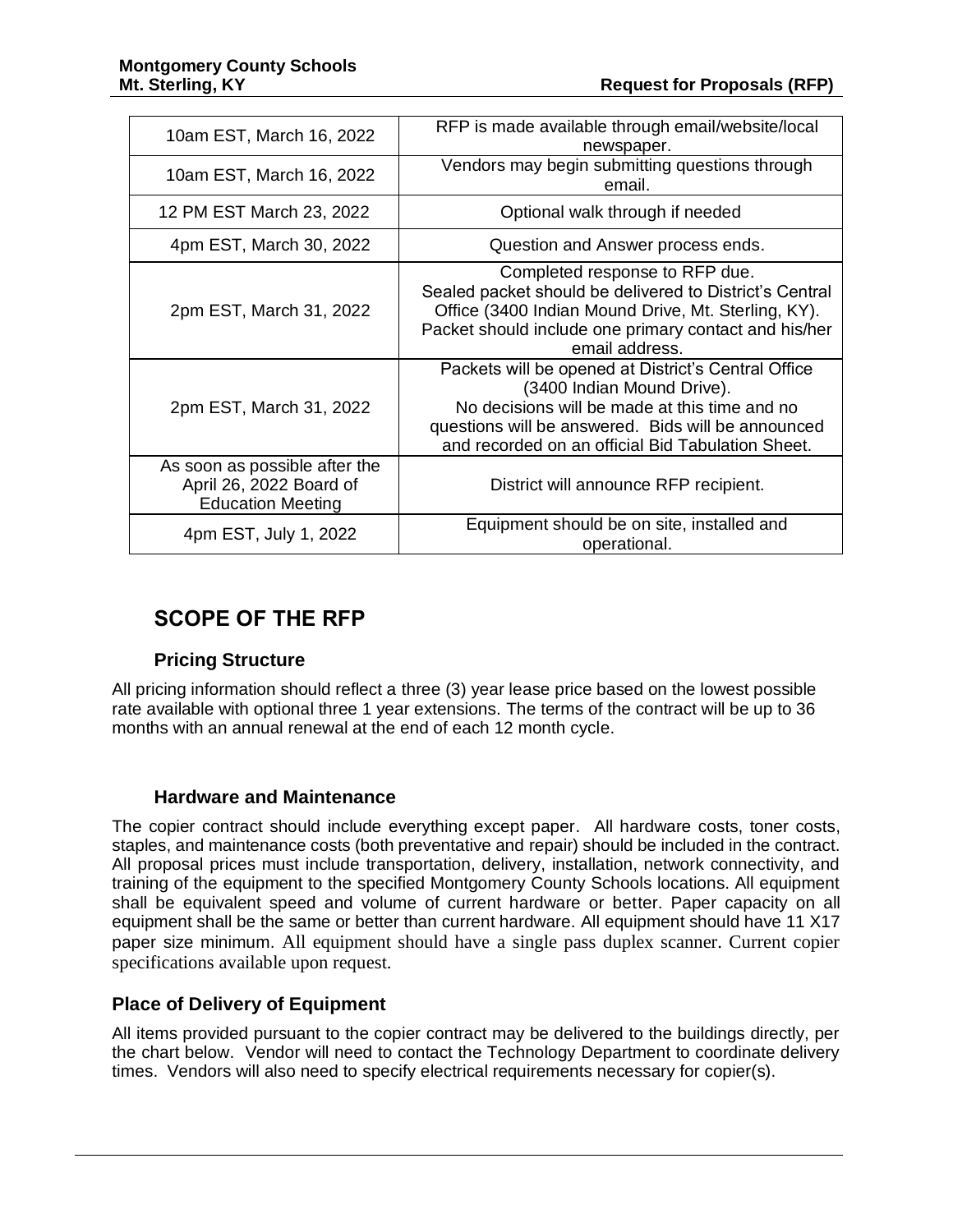|                            |              | <b>Hole</b>  |            |                         |                          |                               |   | <b>Hole</b>  |                    |               |
|----------------------------|--------------|--------------|------------|-------------------------|--------------------------|-------------------------------|---|--------------|--------------------|---------------|
| <b>Locations</b>           | <b>Color</b> | <b>Punch</b> | <b>Fax</b> | <b>Staple</b>           |                          | <b>Locations</b>              |   | <b>Punch</b> | <b>Fax</b>         | <b>Staple</b> |
| <b>Central Office</b>      |              |              |            |                         |                          |                               |   |              |                    |               |
| 3400 Indian Mound Dr       |              |              |            |                         |                          | <b>Departments</b>            |   |              |                    |               |
| Mt. Sterling, KY 40353     |              |              |            |                         |                          | <b>Multi Locations</b>        |   |              |                    |               |
| Superintendent's Office    | X            | X            |            | x                       |                          | Maintenance                   |   | X            | X                  | Χ             |
| Finance                    | X            | $\mathsf{x}$ | X          | X                       | Transportation           |                               | X | X            | X                  | X             |
| Curr                       | Χ            | X            |            | Χ                       |                          |                               |   |              |                    |               |
| Sped                       | X            | X            |            | X                       |                          |                               |   |              |                    |               |
|                            |              |              |            |                         |                          | <b>Mapleton</b>               |   |              |                    |               |
|                            |              |              |            |                         |                          | 809 Indian Mound Dr           |   |              |                    |               |
| <b>HR</b>                  | Χ            | Χ            |            | Χ                       |                          | Mt. Sterling KY 40353         |   |              |                    |               |
| <b>Pupil Personnel</b>     | X            | X            | Χ          | X                       |                          | Main Office                   |   |              | $\pmb{\mathsf{X}}$ | x             |
|                            |              |              |            |                         | Workroom #1              |                               |   | X            |                    | X             |
| <b>Camargo Elementary</b>  |              |              |            |                         |                          |                               |   |              |                    |               |
| 4307 Camargo Rd            |              |              |            |                         |                          |                               |   |              |                    |               |
| Mt. Sterling KY 40353      |              |              |            |                         | Workroom #2              |                               |   | Х            |                    | x             |
| Main Office                | X            |              | X          | X                       | Childcare (ELC)          |                               | X | X            | X                  | X             |
| Workroom                   |              | X            |            | X                       |                          |                               |   |              |                    |               |
|                            |              |              |            |                         |                          | <b>NVE</b>                    |   |              |                    |               |
|                            |              |              |            |                         |                          | 1040 Maysville Rd             |   |              |                    |               |
| <b>Teachers Lounge</b>     |              | X            |            | X                       |                          | Mt. Sterling, KY 40353        |   |              |                    |               |
|                            |              |              |            |                         | Main Office              |                               | X |              | X                  | X             |
|                            |              |              |            |                         | Workroom #1              |                               |   | X            |                    | X             |
| <b>MSE</b>                 |              |              |            |                         |                          |                               |   |              |                    |               |
| 6601 Indian Mound Dr.      |              |              |            |                         |                          |                               |   |              |                    |               |
| Mt. Sterling, KY 40353     |              |              |            |                         | Workroom #2              |                               |   | x            |                    | x             |
| Main Office                | X            |              | X          | Χ                       |                          |                               |   |              |                    |               |
|                            |              |              |            |                         |                          | <b>MCHS</b>                   |   |              |                    |               |
|                            |              |              |            |                         |                          | 724 Woodford Dr               |   |              |                    |               |
| Workroom #1                |              | х            |            | x                       |                          | Mt. Sterling, KY 40353        |   |              |                    |               |
| Workroom #2                |              | X            |            | X                       | <b>Front Office</b>      |                               | X | X            | X                  | X             |
|                            |              |              |            |                         | Workroom Bld 1           |                               |   | x            |                    | x             |
| <b>McNabb</b>              |              |              |            |                         |                          |                               |   |              |                    |               |
| 3570 Indian Mound Dr       |              |              |            |                         |                          |                               |   |              |                    |               |
| Mt. Sterling, KY 40353     |              |              |            |                         |                          | Workroom #2 Bld 2             |   | X            |                    | X             |
| Main Office                | X            | X            | X          | x                       | <b>Upstairs WR Bld 1</b> |                               |   | Χ            |                    | X             |
| 100 Wing                   |              | X            |            | x                       | Bldg. #3                 |                               |   | X            |                    | x             |
| 200 Wing                   |              | $\mathsf{x}$ |            | $\overline{\mathsf{x}}$ | Principals office        |                               | X | X            |                    | X             |
| 300 Wing                   |              | Χ            |            | X                       | <b>Sterling School</b>   |                               | Χ | X            | X                  | x             |
|                            |              |              |            |                         |                          |                               |   |              |                    |               |
| 600 Wing                   |              | х            |            | X                       |                          | Curriculum Office at HS       | х | x            |                    | x             |
|                            |              |              |            |                         | Area Technology          |                               |   |              |                    |               |
| 500 Wing                   |              | х            |            | x                       | Center (optional)        |                               | х | x            | Х                  | x             |
| 400 Wing                   |              | X            |            | X                       |                          | <b>District Food Services</b> | X | Χ            | X                  | X             |
| <b>District Technology</b> | Χ            | X            |            | x                       |                          |                               |   |              |                    |               |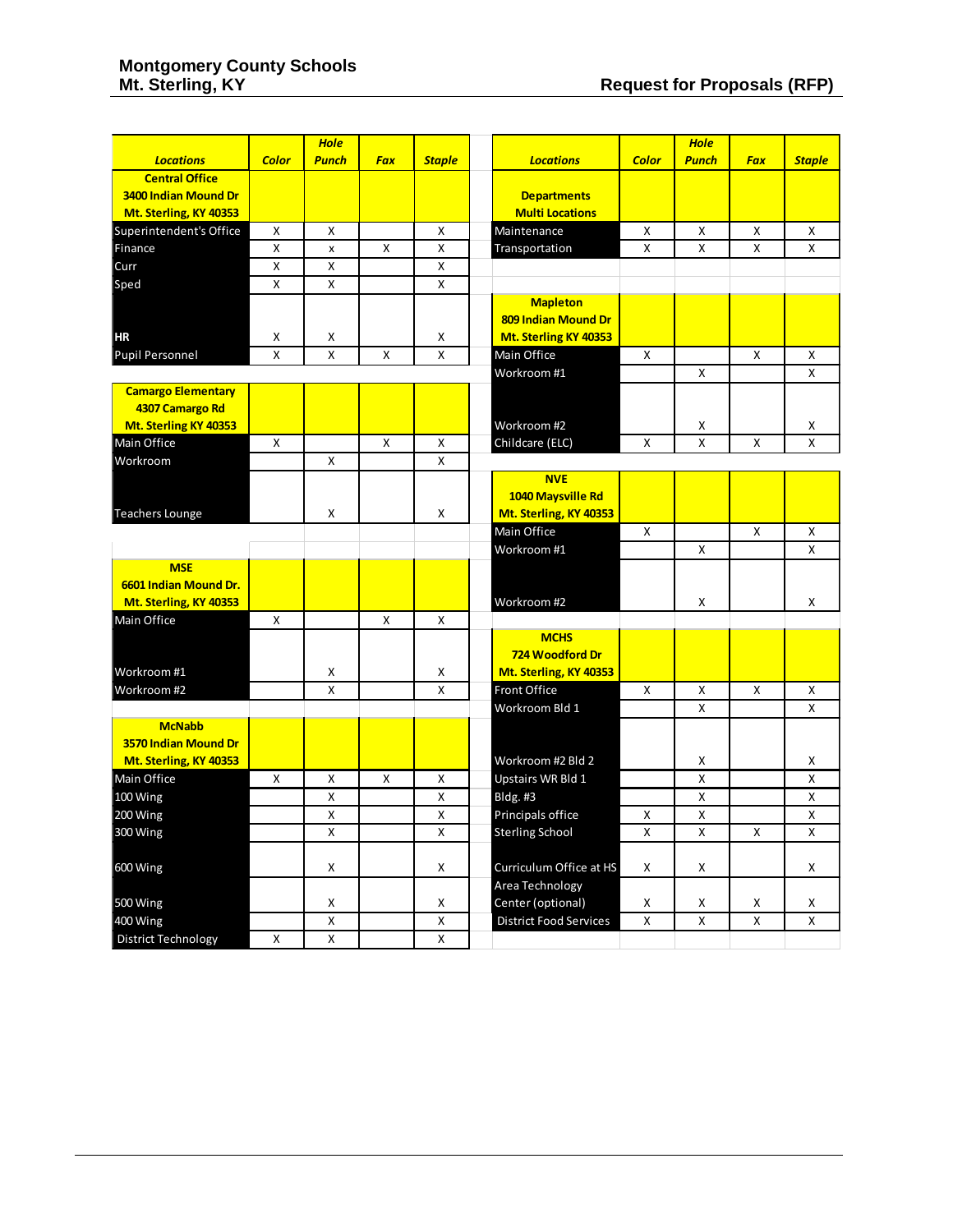All equipment is to be delivered at the direction of and under the supervision of The Montgomery County Schools. The successful vendor must notify the Technology Department prior to equipment delivery. Any attempted deliveries without a previously scheduled appointment will be refused and any additional delivery charge will be the responsibility of the vendor.

All delivery and installation charges shall be part of the original bid. The bid should include up to three additional equipment relocation requests per contract year. The successful vendor will be responsible for the unloading, assembling of equipment, setting in place in each building and the removal of waste and debris to the complete satisfaction of the Montgomery County Schools. In addition, initializing network services needs to be coordinated with the Montgomery County Schools Technology Department.

### **Protection from Damage**

The successful bidder shall be responsible for the necessary protection in shipping, handling, and delivery, and required to guarantee that all items shall be in first class condition in every respect upon installation.

### **Taxes**

Property taxes are to be absorbed by vendor in the lease. Kentucky School Districts are exempt from state income tax.

### **Prohibition against conflict of interest, gratuities and kickbacks**

KRS 45A.455 prohibits conflicts of interest, gratuities, and kickbacks to employees of Montgomery County Schools in connection with contracts for supplies or services, whether such gratuities or kickbacks are direct or indirect.

Any employee or any official of the board of education of Montgomery County Schools, Mt. Sterling, Kentucky, elective or appointive, who shall take, receive, or offer to take or receive, either directly or indirectly, any rebate, percentage of contract, money, or other things of value, as in inducement or intended inducement, in the procurement of business, or the giving of business, for or to, or from, any person, partnership, firm or corporation, offering bidding for, or in open market seeking to make sales to the board of education of Montgomery County Schools, Mt. Sterling, Kentucky, shall be deemed guilty of a felony and upon conviction such person or persons shall be punished by a fine not to exceed five thousand dollars (\$5000) or by imprisonment in the penitentiary for not less than one (1) year nor more than ten (10) years, or both so fined and imprisoned in the discretion of the jury.

Note: it is a misdemeanor not to have this prohibition on every solicitation or contract document. The penalty is a \$5000 fine or one (1) year imprisonment or both on conviction.